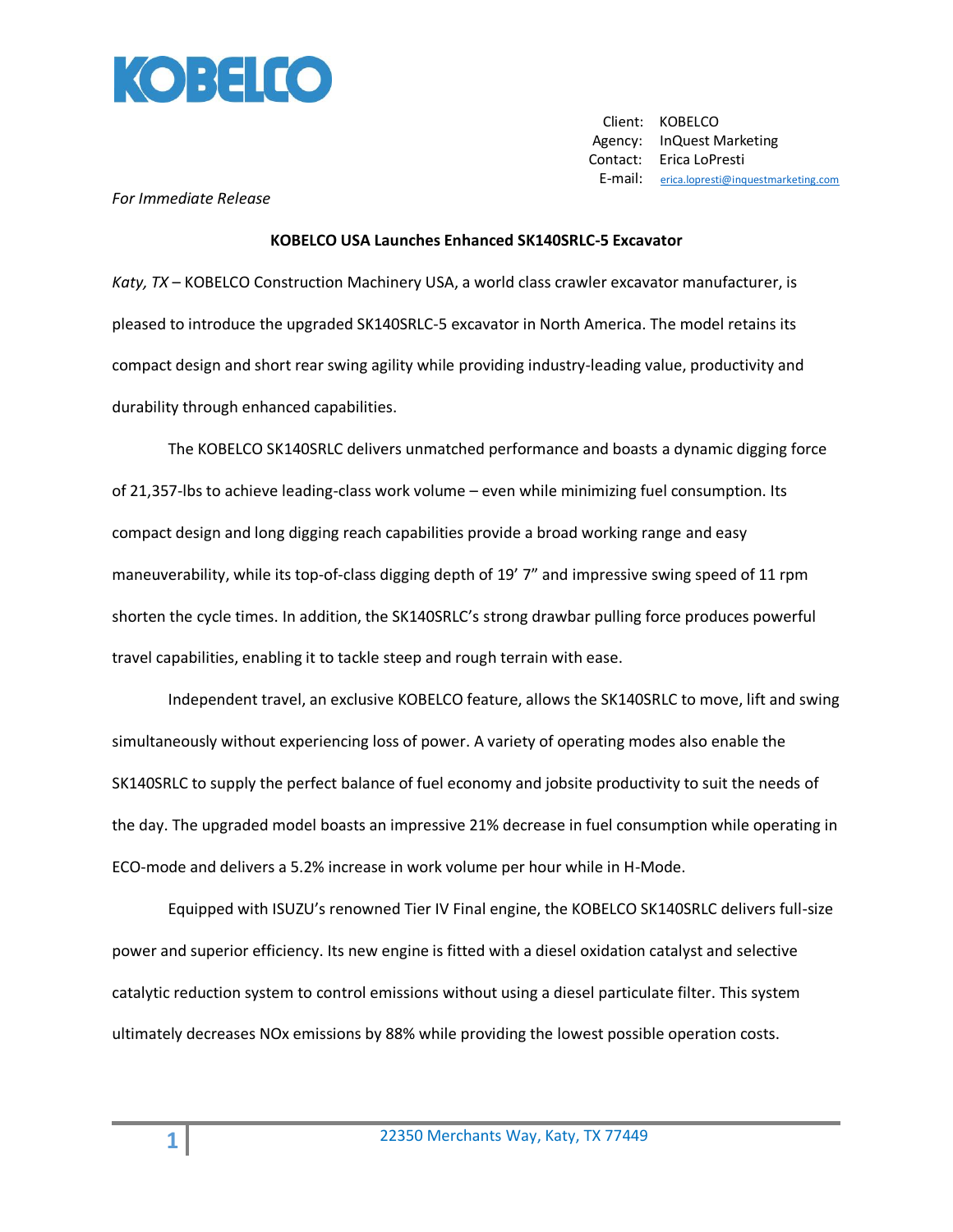

KOBELCO also redesigned the SK140SRLC's iNDr configuration to include a revolutionary double offset duct structure which allows the machine to suppress noise to a minimal 70-dB.

Maintenance on the SK140SRLC is quick and cost efficient. Easy access to the cooling unit, engine compartment and electrical components ensure convenient day-to-day maintenance. A machine information display provides data from the operation management system to greatly improve ease of maintenance scheduling and secure a long service life. Operators can also expect extended service intervals for engine oil, hydraulic oil, filter changes and greasing.

When it comes to comfort, the KOBELCO SK140SRLC delivers intuitive operation and comprehensive safety. The expanded cab boasts various features including an optimized control layout, wide access doors for ease of entry and exit and an adjustable suspension seat to lessen operator fatigue. A powerful air conditioner, radio with USB, Bluetooth and auxiliary capabilities, large cup holder and ample leg room give operators a pleasant work environment on even the toughest of work days. Furthermore, windows on all sides, as well as a rear view and right side camera provide excellent visibility to ensure safe operation.

KOBELCO Construction Machinery USA offers industry-leading crawler excavators in the 3,000 lb. to 245,000 lb. classes including zero tail swing, compact, standard, long-reach, mass excavation, and demolition models. Well-known as the excavator authority, KOBELCO is committed to producing quality machines with advanced productivity-boosting features and innovative technologies. With premier capabilities such as no time limit power boost and exclusive independent travel, KOBELCO machines ensure superior performance and efficiency for the toughest worksite challenges.

For more information on KOBELCO Construction Machinery USA or KOBELCO products, please visit www.KOBELCO-USA.com or call 281-888-8430.

-end-

Release Photos: